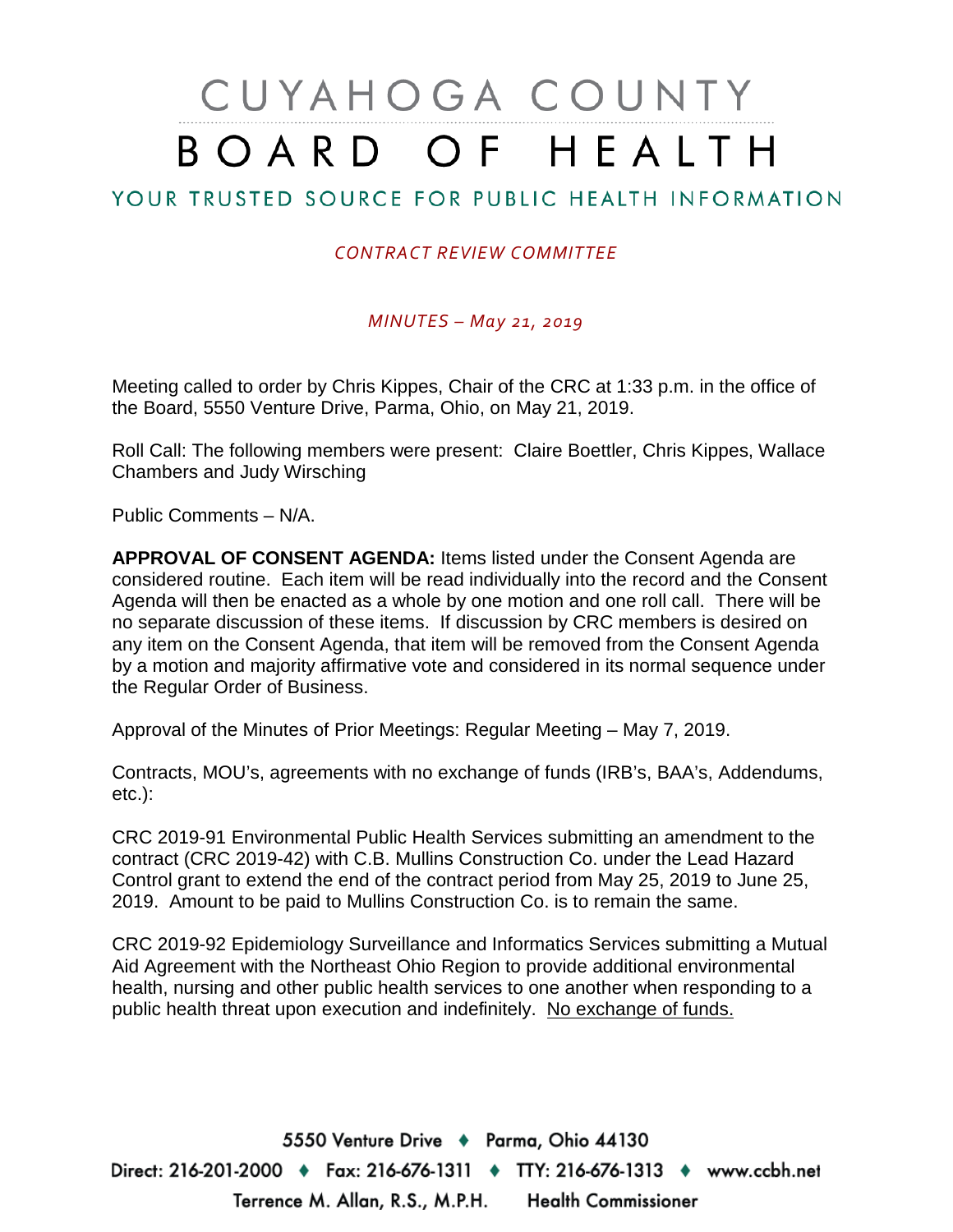CRC 2019-93 Prevention and Wellness Services submitting a Data Use Agreement with Kent State University to conduct an evaluation of the Ohio Healthy Program under the Child Obesity grant. No exchange of funds.

CRC 2019-94 Administration Services submitting and Educational Program Host Agreement with the Alzheimer's Association to present a Lunch and Learn for CCBH Employees on June 12, 2019. No exchange of funds.

It was moved by Judy Wirsching, seconded by Claire Boettler, that the consent agenda, including the minutes of the May 7, 2019 CRC meetings be approved.

The Secretary called the roll:

Ayes: Claire Boettler, Chris Kippes, Wallace Chambers and Judy Wirsching

#### **CONTRACTS AND AWARDS:**

Tabled Items

CRC 2018-100 7208 Broadview Rd. Parma, Ohio 44134

No Action at this time.

CRC 2018-123 7454 Bronson Rd. Olmsted Township, Ohio 44138

No Action at this time.

New Items For Review

Bid/Quote Openings ≥ \$25,000.00

Lead Program Bid Openings Presented by: Stephanie McConoughey

It was moved by Claire Boettler, seconded by Wallace Chambers that the following quote (CRC 2019-95) for 4417 Alpha Avenue Up & Down, Newburgh Heights, Ohio 44105 be accepted as the lowest and best, and a recommendation that a contract be awarded to C.B. Mullins Construction Co. in the amount of \$34,950.00 be submitted to the Board for approval (ref. enclosed).

The Secretary called the roll:

5550 Venture Drive + Parma, Ohio 44130 Direct: 216-201-2000 ♦ Fax: 216-676-1311 ♦ TTY: 216-676-1313 ♦ www.ccbh.net Terrence M. Allan, R.S., M.P.H. **Health Commissioner**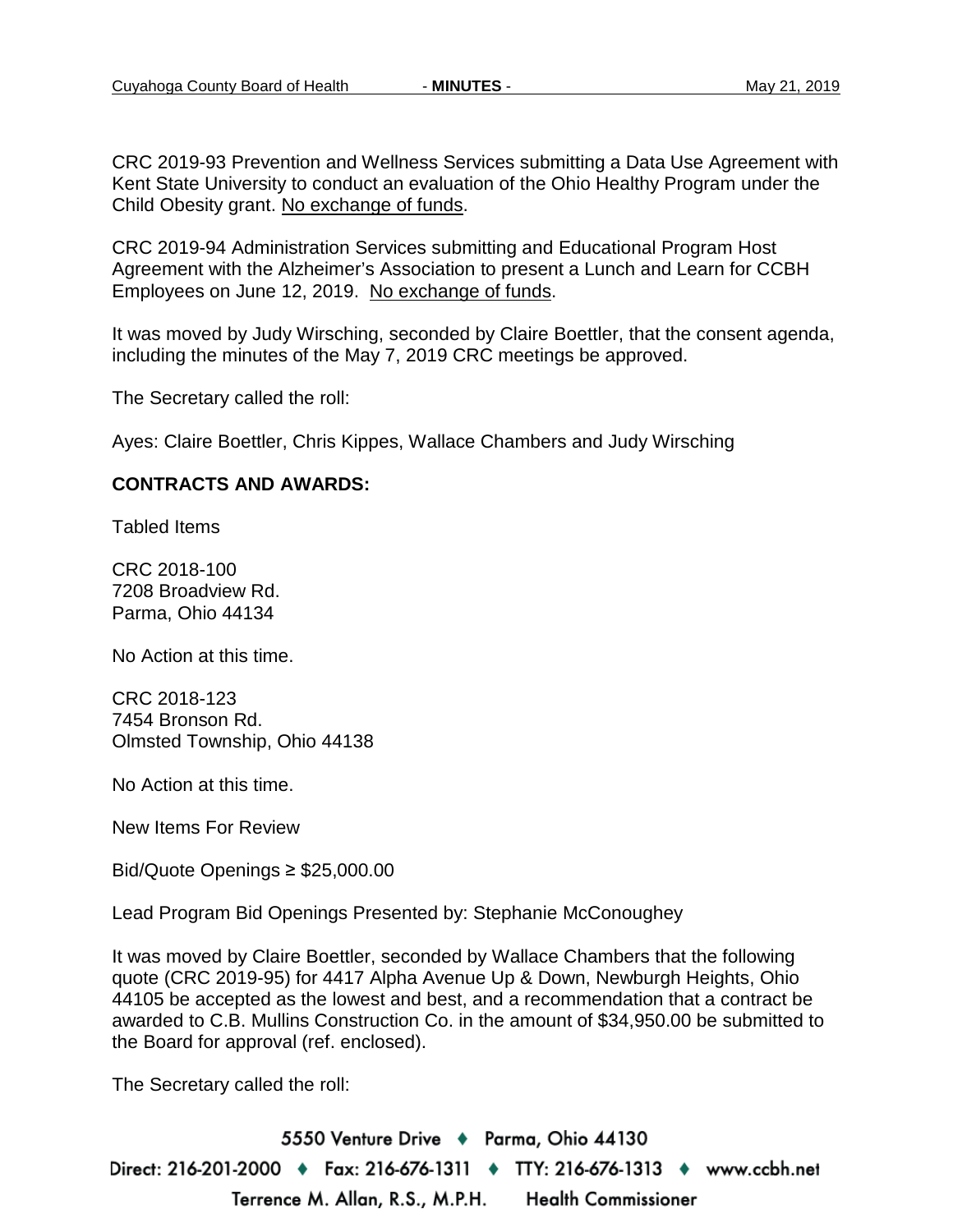Ayes: Claire Boettler, Chris Kippes, Wallace Chambers and Judy Wirsching

It was moved by Judy Wirsching, seconded by Chris Kippes that the following quote (CRC 2019-96) for 1240 Melbourne Road, East Cleveland, Ohio 44112 be accepted as the lowest and best, and a contract be awarded to C.B. Mullins Construction Co. in the amount of \$30,520.00 be submitted to the Board for approval (ref. enclosed).

The Secretary called the roll:

Ayes: Claire Boettler, Chris Kippes, Wallace Chambers and Judy Wirsching

Bid/Quote Openings < \$25,000.00

Lead Program Bid Openings Presented by: Stephanie McConoughey

It was moved by Claire Boettler, seconded by Wallace Chambers that the following quote (CRC 2019-97) for 5161 Clement Avenue, Maple Heights, Ohio 44137 be accepted as the lowest and best, and a contract be awarded to American Builders & Applicators in the amount of \$3,250.00 (ref. enclosed).

The Secretary called the roll:

Ayes: Claire Boettler, Chris Kippes, Wallace Chambers and Judy Wirsching

It was moved by Wallace Chambers, seconded by Judy Wirsching that the following quote (CRC 2019-98) for 5207 Theodore Street, Maple Heights, Ohio 44137 be accepted as the lowest and best, and a contract be awarded to American Builders & Applicators in the amount of \$11,300.00 (ref. enclosed).

The Secretary called the roll:

Ayes: Claire Boettler, Chris Kippes, Wallace Chambers and Judy Wirsching

It was moved by Claire Boettler, seconded by Chris Kippes that the following quote (CRC 2019-99) for 13407 Third Avenue, East Cleveland, Ohio 44112 be accepted as the lowest and best, and a contract be awarded to Green Home Solutions in the amount of \$16,420.00 (ref. enclosed).

The Secretary called the roll:

Ayes: Claire Boettler, Chris Kippes, Wallace Chambers and Judy Wirsching

It was moved by Judy Wirsching, seconded by Wallace Chambers that the following quote (CRC 2019-100) for 13108 Willard Avenue, Garfield Heights, Ohio 44125 be accepted as the lowest and best, and a contract be awarded to C.B. Mullins

5550 Venture Drive + Parma, Ohio 44130 Direct: 216-201-2000 ♦ Fax: 216-676-1311 ♦ TTY: 216-676-1313 ♦ www.ccbh.net

> Terrence M. Allan, R.S., M.P.H. **Health Commissioner**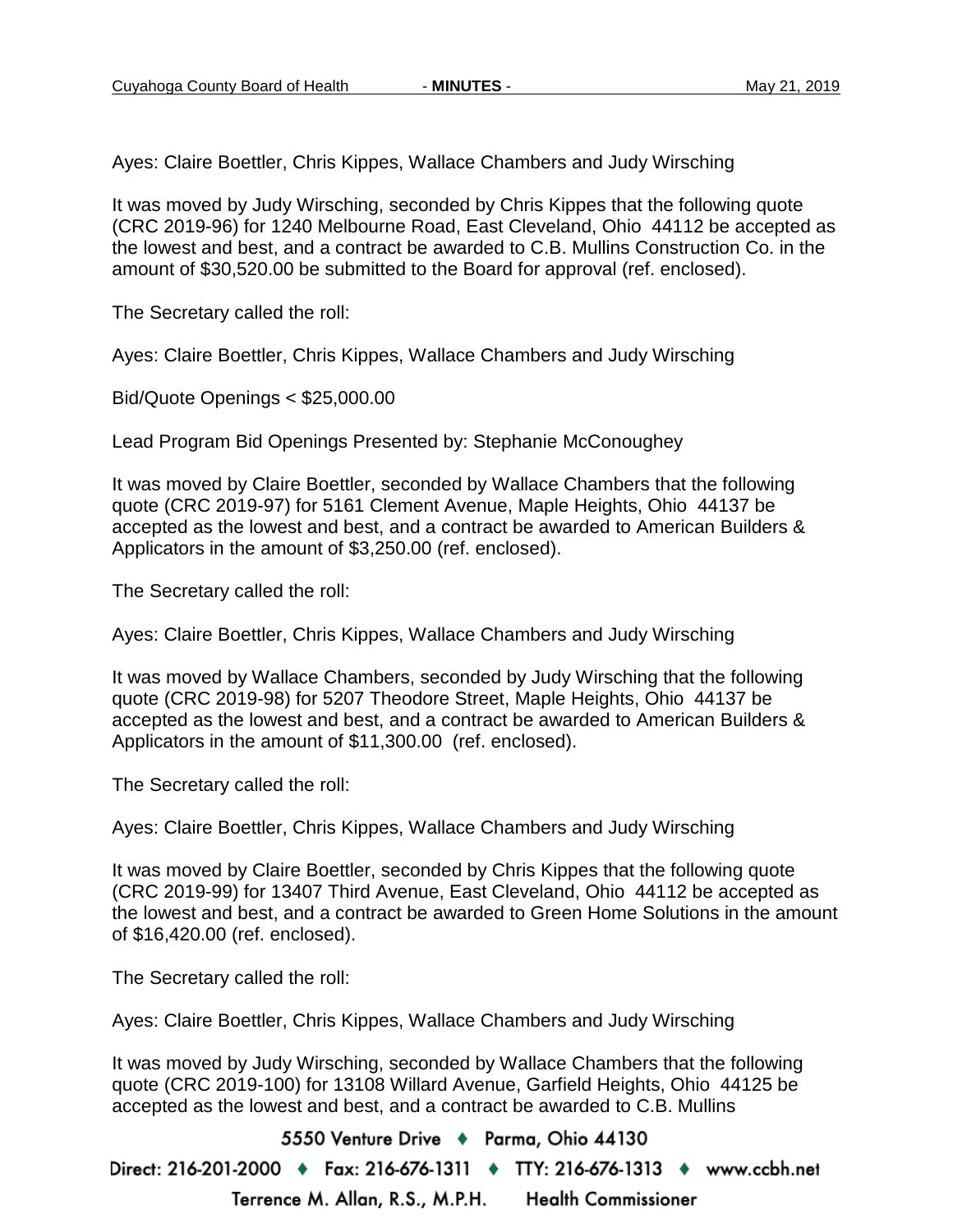Construction Co. in the amount of \$5,930.00 (ref. enclosed).

The Secretary called the roll:

Ayes: Claire Boettler, Chris Kippes, Wallace Chambers and Judy Wirsching

Expenditures: Contracts up to \$25,000.00

CRC 2019-101 Epidemiology Surveillance and Informatics Services submitting an agreement with A Vision of Change, Inc. (AVOC) from June 1, 2019 through May 31, 2020. Amount to be paid to AVOC is not to exceed \$13,200.00.

Presented by: Chris Kippes and Nichelle Shaw

Purpose: To deploy community health workers in the cities of Cleveland and East Cleveland to engage residents in the completion of adult and youth surveys as part of the 2019 shared community health needs assessment.

Funding Source: 100% reimbursable by FY2019 HealthComp Foundation grant.

It was moved by Claire Boettler, seconded by Judy Wirsching that item CRC 2019-101 be tabled for further review prior to approval.

The Secretary called the roll:

Ayes: Claire Boettler, Chris Kippes, Wallace Chambers and Judy Wirsching

It was moved by Wallace Chambers, seconded by Chris Kippes that the agreement (CRC 2019-102) with the Ohio Bureau of Criminal Identification and Investigation (BCI) authorizing CCBH to administer the National Webcheck Program from June 1, 2019 through May 31, 2022 be approved. Fees to be paid to BCI are set by the Superintendent of BCI.

Presented by: Rebecca Burke on behalf of Ann Dunham

Purpose: To enable CCBH to conduct criminal background checks for employees and independent contractors.

Funding Source: 100% funded by CCBH General Revenue.

The Secretary called the roll:

Ayes: Claire Boettler, Chris Kippes, Wallace Chambers and Judy Wirsching

Revenue Generating Agreements up to \$25,000.00

5550 Venture Drive + Parma, Ohio 44130

Direct: 216-201-2000 ♦ Fax: 216-676-1311 ♦ TTY: 216-676-1313 ♦ www.ccbh.net

Terrence M. Allan, R.S., M.P.H. **Health Commissioner**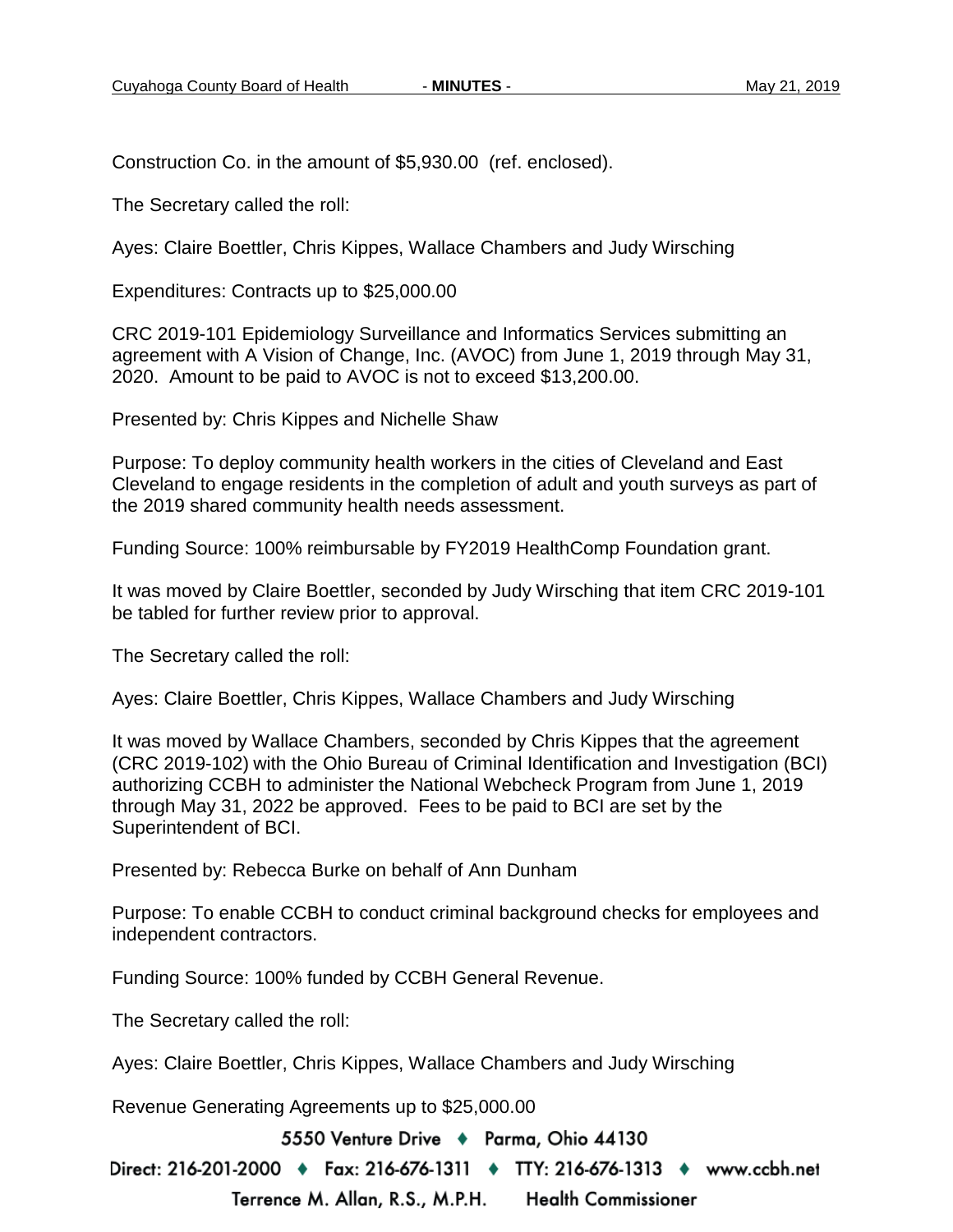None

**Contract Rescissions** 

None

**Other Business** 

None

Public Comment - N/A.

Thereupon, it was moved by Claire Boettler, seconded by Judy Wirsching, that the following Motion be adopted:

BE IT RESOLVED that the meeting be adjourned at 2:07 p.m.

The Secretary called the roll:

Ayes: Claire Boettler, Chris Kippes, Wallace Chambers and Judy Wirsching

Committee Chair

Clerk

5550 Venture Drive \* Parma, Ohio 44130 Direct: 216-201-2000 + Fax: 216-676-1311 + TTY: 216-676-1313 + www.ccbh.net Terrence M. Allan, R.S., M.P.H. **Health Commissioner**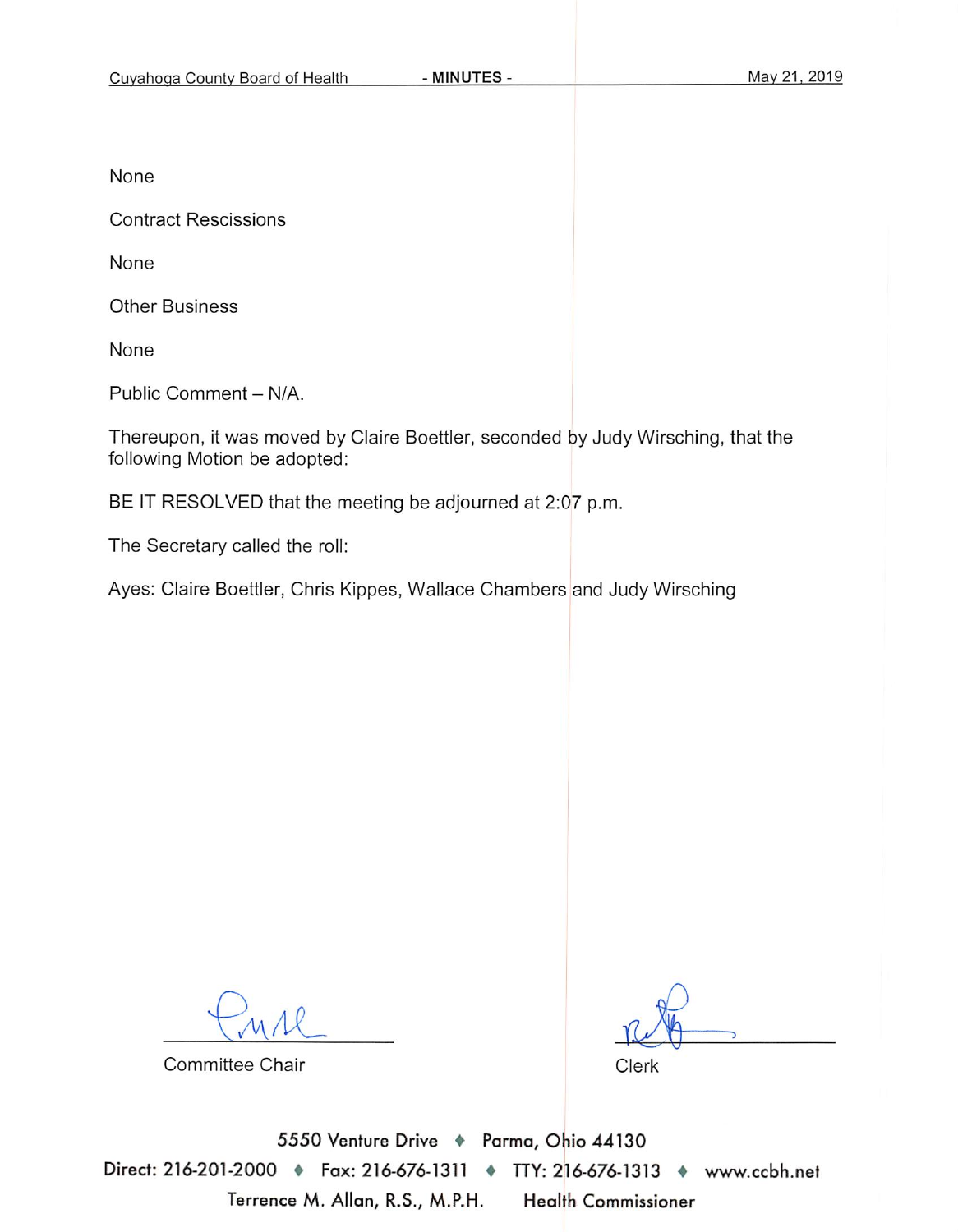## **QUOTE RESULTS**

#### **Project Address**

| Name:           | Faatin Azizza Bryant                      |
|-----------------|-------------------------------------------|
| <b>Address:</b> | 4417 Alpha Ave, Up & Dn                   |
|                 | City, State, Zip: Newburgh Hts., OH 44105 |
| <b>CRC No:</b>  | CRC 2019-95                               |

**The following quotes were received and opened:**

| <b>NAME OF CONTRACTOR</b>       | <b>QUOTE</b> | LEAD     | HΗ      | <b>MATCH</b> |
|---------------------------------|--------------|----------|---------|--------------|
| American Builders & Applicators | \$36,075     | \$32,575 | \$3,500 | \$14,575     |
| <b>CB Mullins</b>               | \$34,950     | \$32,400 | \$2,550 | \$14,400     |
| Green Home Solutions            | \$37,850     | \$34.850 | \$3,000 | \$16,850     |

**ESTIMATE:** \$33,800.00 \$ 30,100.00 \$ 3,700.00

**Recommended award:** Mullins Construction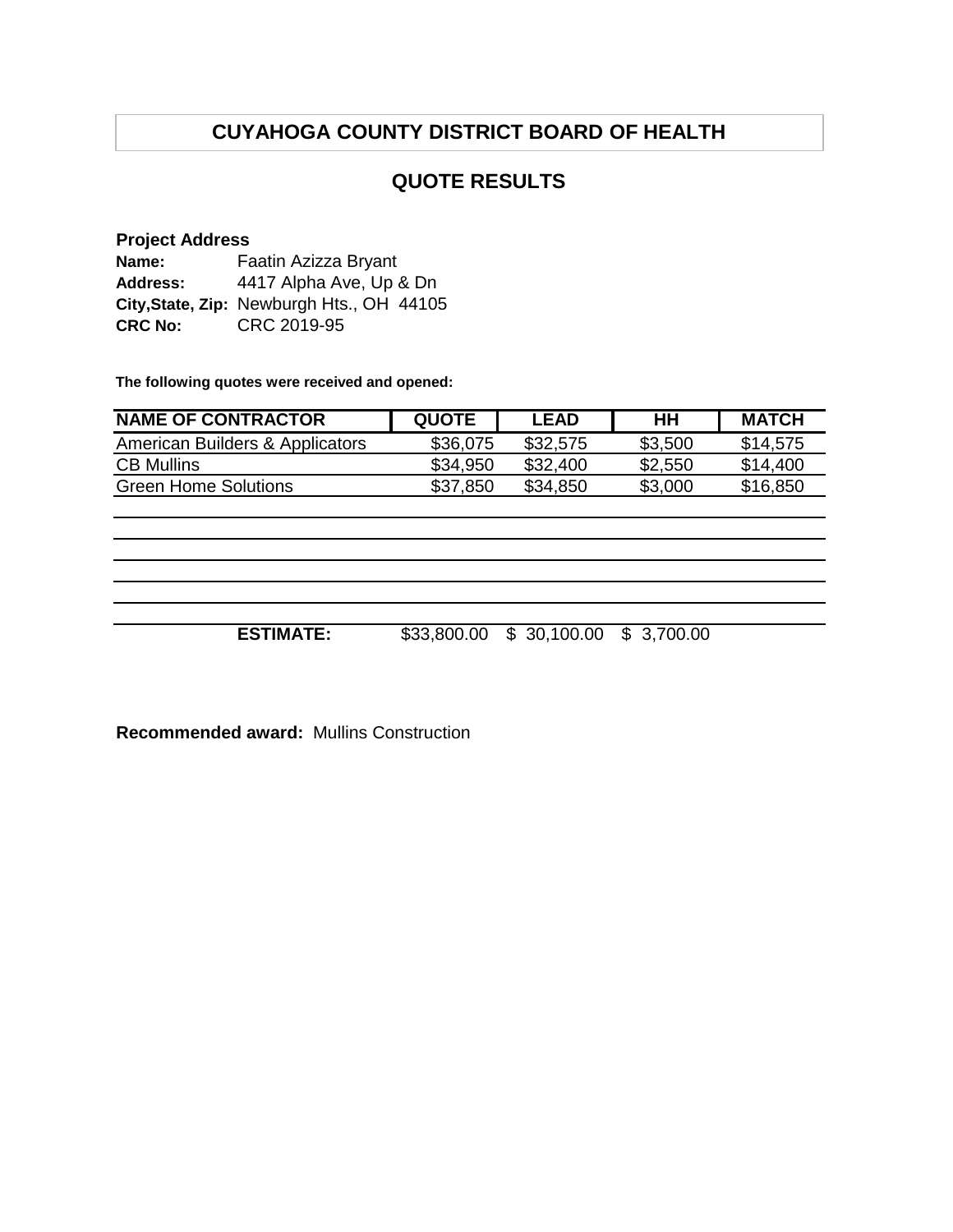## **QUOTE RESULTS**

#### **Project Address Name: Address: City,State, Zip:** East Cleveland, OH 44112 **CRC No:** CRC 2019-96 Arrianna Hammonds 1240 Melbourne Rd.

**The following quotes were received and opened:**

| <b>NAME OF CONTRACTOR</b> | <b>QUOTE</b> | <b>LEAD</b> | ΗH         | <b>MATCH</b> |
|---------------------------|--------------|-------------|------------|--------------|
| <b>CB Mullins</b>         | \$30,520     | \$25,420    | \$5,100    | \$15,420     |
|                           |              |             |            |              |
|                           |              |             |            |              |
|                           |              |             |            |              |
|                           |              |             |            |              |
|                           |              |             |            |              |
|                           |              |             |            |              |
|                           |              |             |            |              |
|                           |              |             |            |              |
| <b>ESTIMATE:</b>          | \$26,825.00  | \$20,565.00 | \$6,260.00 |              |

**Recommended award:** Mullins Construction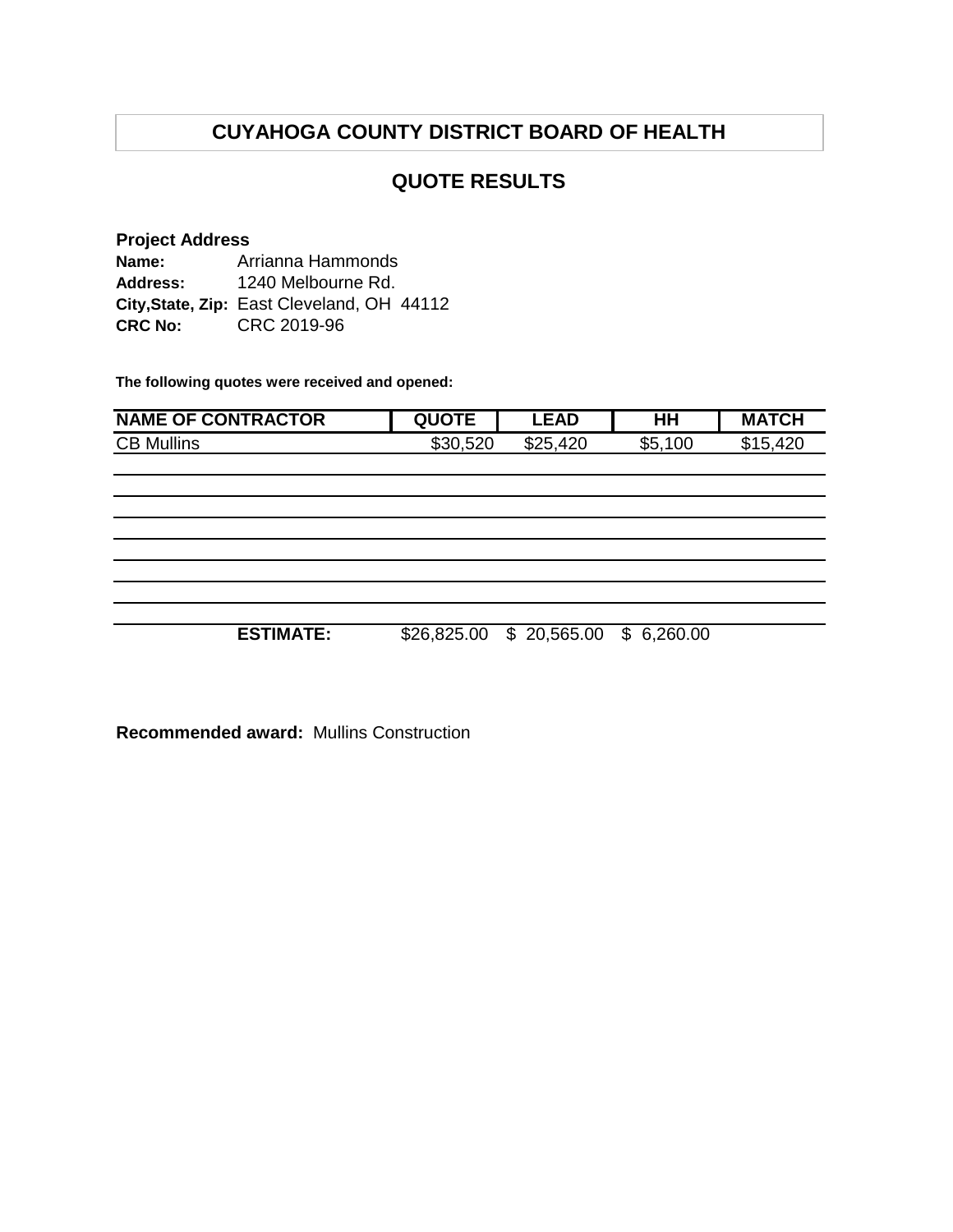## **QUOTE RESULTS**

#### **Project Address**

| Name:          | Accandrea Bell                         |  |  |  |
|----------------|----------------------------------------|--|--|--|
| Address:       | 5161 Clement Ave.                      |  |  |  |
|                | City, State, Zip: Maple Hts., OH 44137 |  |  |  |
| <b>CRC No:</b> | CRC 2019-97                            |  |  |  |

**The following quotes were received and opened:**

| <b>NAME OF CONTRACTOR</b>       | <b>QUOTE</b> | <b>LEAD</b> | HH          | <b>MATCH</b> |
|---------------------------------|--------------|-------------|-------------|--------------|
| <b>Allenbey Construction</b>    | \$6,340      | \$5,250     | \$1,090     | \$500        |
| American Builders & Applicators | \$3,250      | \$2,500     | \$750       | \$500        |
| <b>CB Mullins</b>               | \$3,600      | \$2,700     | \$900       | \$500        |
| <b>Green Home Solutions</b>     | \$6,750      | \$6,100     | \$650       | \$500        |
|                                 |              |             |             |              |
|                                 |              |             |             |              |
|                                 |              |             |             |              |
|                                 |              |             |             |              |
|                                 |              |             |             |              |
| <b>ESTIMATE:</b>                | \$4,845.00   | \$4,002.50  | 842.50<br>S |              |
|                                 |              |             |             |              |

**Recommended award:** American Builders & Applicators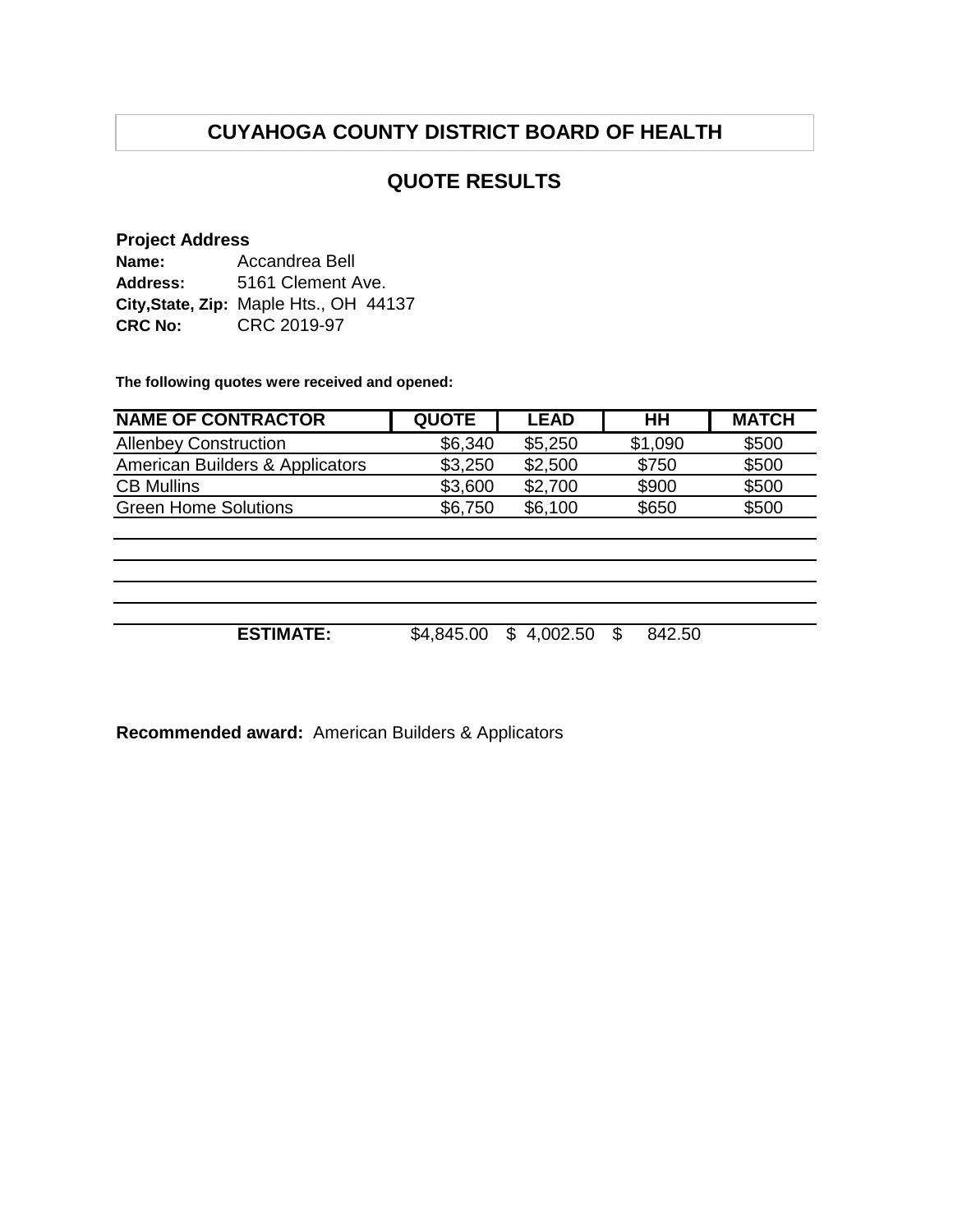## **QUOTE RESULTS**

#### **Project Address**

| Name:          | Regina Woods                           |
|----------------|----------------------------------------|
| Address:       | 5207 Theodore St.                      |
|                | City, State, Zip: Maple Hts., OH 44137 |
| <b>CRC No:</b> | CRC 2019-98                            |

**The following quotes were received and opened:**

| <b>NAME OF CONTRACTOR</b>       | <b>QUOTE</b> | <b>LEAD</b> | HН      | <b>MATCH</b> |
|---------------------------------|--------------|-------------|---------|--------------|
| <b>Allenbey Construction</b>    | \$16,380     | \$15,200    | \$1,180 | \$7,200      |
| American Builders & Applicators | \$11,300     | \$10,250    | \$1,050 | \$2,250      |
| <b>CB Mullins</b>               | \$15,650     | \$14.350    | \$1,300 | \$6,350      |
| <b>Green Home Solutions</b>     | \$13,450     | \$11,850    | \$1,600 | \$3,850      |

**ESTIMATE:** \$13,015.00 \$ 11,995.00 \$ 1,020.00

**Recommended award:** American Builders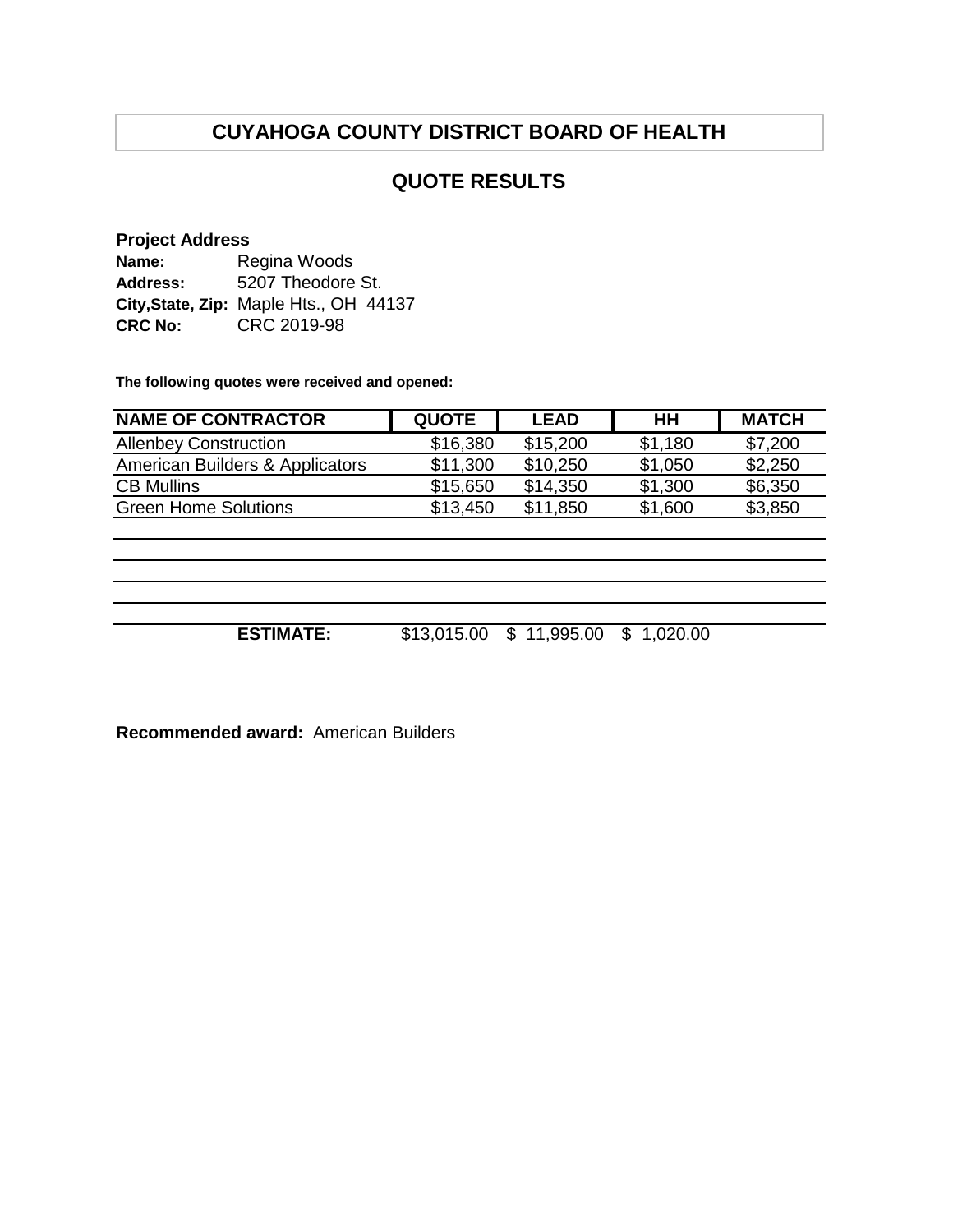## **QUOTE RESULTS**

#### **Project Address**

| Name:           | Michelene Willis                           |
|-----------------|--------------------------------------------|
| <b>Address:</b> | 13407 Third Ave.                           |
|                 | City, State, Zip: East Cleveland, OH 44112 |
| <b>CRC No:</b>  | CRC 2019-99                                |

**The following quotes were received and opened:**

| <b>NAME OF CONTRACTOR</b>    | <b>QUOTE</b> | <b>LEAD</b> | HН      | <b>MATCH</b> |
|------------------------------|--------------|-------------|---------|--------------|
| <b>Allenbey Construction</b> | \$18,040     | \$14.750    | \$3,290 | \$4,750      |
| American Builders            | \$19,025     | \$16,025    | \$3,000 | \$6,025      |
| <b>CB Mullins</b>            | \$22,810     | \$19.010    | \$3,800 | \$9,010      |
| <b>Green Home Solutions</b>  | \$16,420     | \$13,050    | \$3,370 | \$3,050      |

**ESTIMATE:** \$17,730.00 \$ 14,590.00 \$ 3,140.00

**Recommended award:** Green Home Solutions